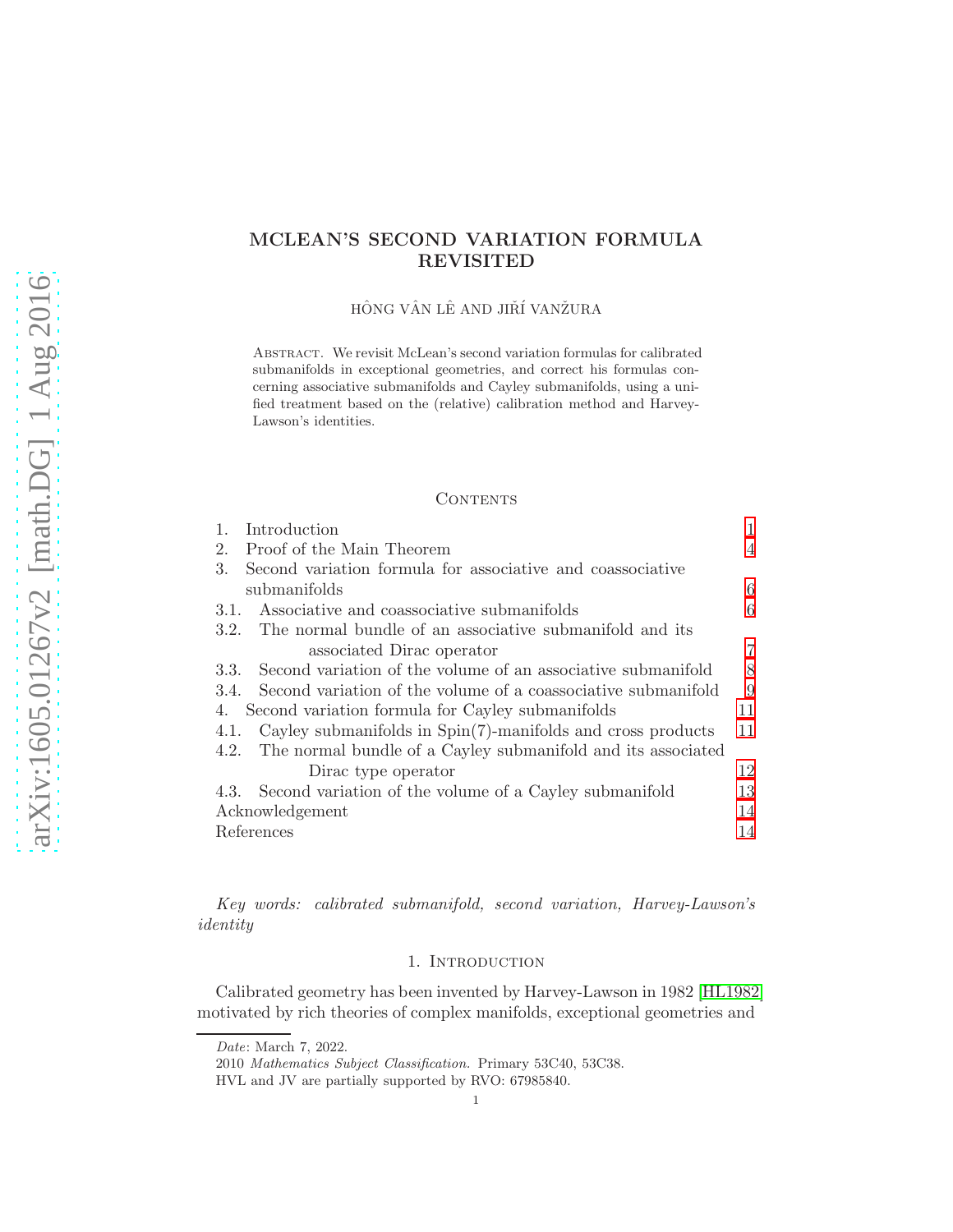minimal submanifolds. We refer the reader to [\[Morgan2009\]](#page-13-3) for an extensive survey on calibration method. In 1998 McLean published a paper on deformation of calibrated submanifolds [\[McLean1998\]](#page-13-4), inspired by similarities between calibrated submanifolds and complex submanifolds. One important part of his study is the second variation of volume of compact calibrated submanifolds, which is also the subject of our note. McLean distinguished two families of calibrated submanifolds in exceptional geometries. The first family consists of special Lagrangian and coassociative submanifolds. The second family consists of associative and Cayley submanifolds. In the first family the normal bundle of a calibrated submanifold is isomorphic to a vector bundle intrinsic to the submanifold, namely the normal bundle of a special Lagrangian submanifold  $L$  is isomorphic to the tangent bundle TL (or the cotangent bundle  $T^*L$  via the metric) and the normal bundle of a coassociative submanifold  $L$  is isomorphic to the bundle of self-dual two-forms. From a computational point of view, special Lagrangian and coassociative submanifolds  $L$  can be defined in terms of vanishing of closed forms on L. Moreover deformation of calibrated submanifolds in this family is unobstructed. In the second family the normal bundle of a calibrated submanifold is not intrinsic, namely the normal bundle of an associative submanifold  $L$  is trivial (Lemma [3.6\)](#page-6-1) and the normal bundle of a Cayley submanifold is a twisted spinor bundle [\[McLean1998,](#page-13-4) Section 6]. From a computational point of view, associative and Cayley submanifolds cannot be defined in terms of the vanishing of closed forms, but they can be defined in terms of the vanishing of certain vector valued forms. In particular, deformation theory for calibrated submanifolds in the second family has a different character than the one for the first family.

In [\[McLean1998,](#page-13-4) Theorem 2.4, p. 711], using moving frame method, McLean derived a general formula for the second variation of the volume of a compact calibrated submanifold. Applying this formula to calibrated submanifolds of the first and second family he obtained formulas which are similar to Simons' second variation formula for Kähler submanifolds [\[Simons1968,](#page-13-5) p. 78]. McLean's second variation formula for special Lagrangian submanifolds has been revisited by Lê-Schwachhöfer in  $[LS2014]$ , where they extended the relative calibration method developed by Lê in [\[Le1989,](#page-13-7) [Le1990\]](#page-13-8) to derive the second variation formula for compact Lagrangian submanifolds in strict nearly Kähler 6-manifolds. They also indicated how their method can be applied to calibrated submanifolds, whose corresponding calibration satisfies the long version of Harvey-Lawson's identity, see Remark [1.2.](#page-2-0) As an example, they analyzed the second variation formula for special Lagrangian submanifolds.

In this note we revisit McLean's second variation formula for associative and coassociative submanifolds in  $G_2$ -manifolds, and Cayley submanifolds in Spin(7)-manifolds. Our main observation is that all calibrations under consideration satisfy the following Harvey-Lawson's identity.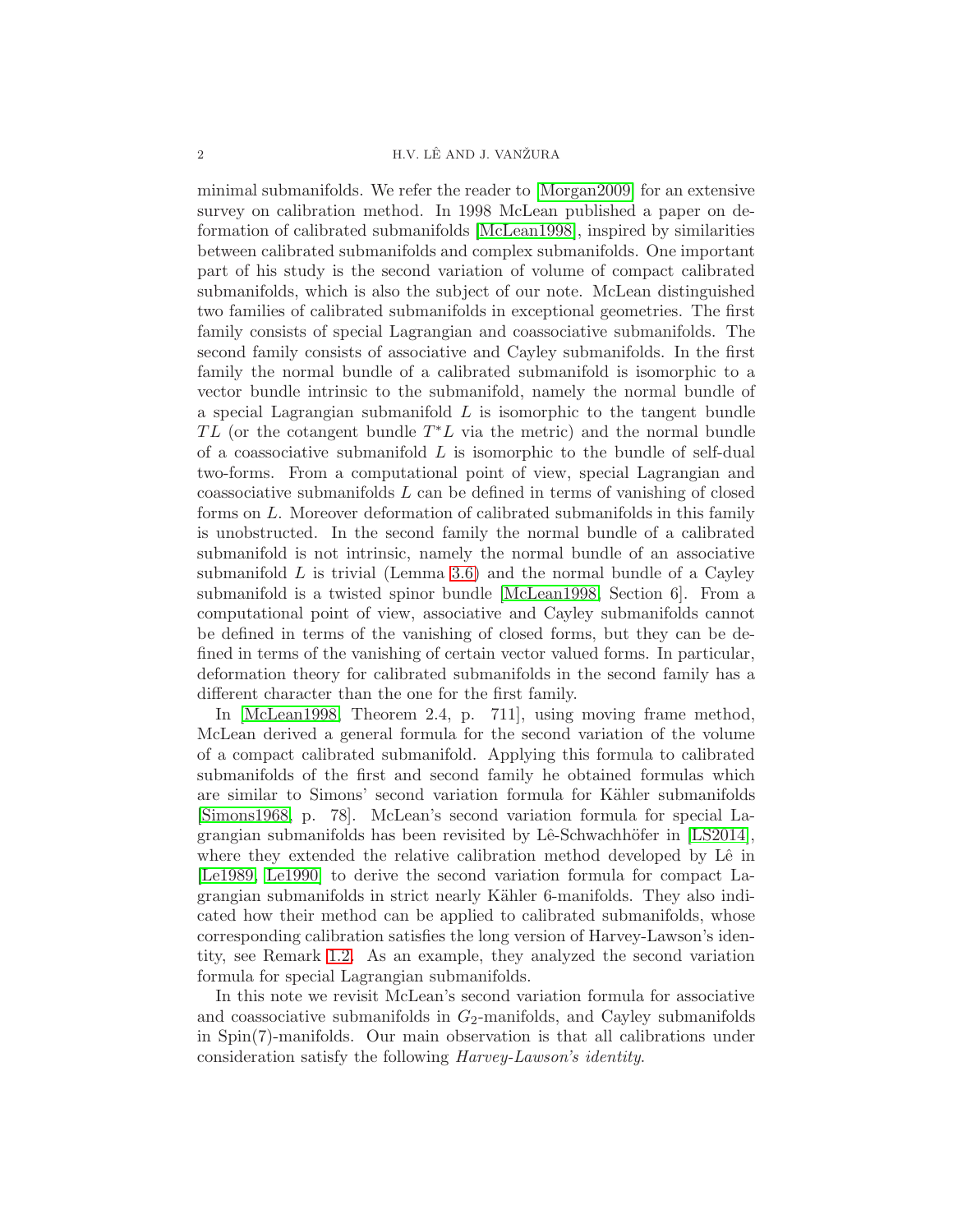**Definition 1.1.** A calibration  $\varphi \in \Lambda^k(\mathbb{R}^n)^*$  is said to satisfy *Harvey*-Lawson's identity, if there exists a vector valued k-form  $\Psi \in \Lambda^k(\mathbb{R}^n)^* \otimes \mathbb{R}^m$ such that

(1.1) 
$$
[\varphi(\xi)]^2 + |\Psi(\xi)|^2 = |\xi|^2 \text{ for all } \xi \in Gr_k(\mathbb{R}^n).
$$

Let M be a Riemannian manifold. A calibration  $\varphi \in \Omega^k(M^n)$  is said to satisfy Harvey-Lawson's identity, if there exists a Riemannian vector bundle E over  $M^n$  and an E-valued k-form  $\Psi \in \Omega^k(M, E)$  such that for all  $x \in M^n$ we have

<span id="page-2-1"></span>(1.2) 
$$
[\varphi(\xi)]^2 + |\Psi(\xi)|^2 = |\xi|^2 \text{ for all } \xi \in Gr_k(T_x M^n).
$$

<span id="page-2-0"></span>Remark 1.2. Harvey-Lawson's identity appears many times in [\[HL1982\]](#page-13-2), but instead of  $|\Psi(\xi)|^2$  Harvey-Lawson usually wrote *its long version*  $\sum_i |\Psi_i(\xi)|^2$ , see Question 6.5 and Formula (6.6) in [\[HL1982,](#page-13-2) p. 68], as well as Formulas (6.16) (p. 71), (6.17) (p.73), Theorem 1.7 (p. 88) of the cited paper and Lemmas [3.1,](#page-5-2) [3.2,](#page-6-2) [4.1](#page-11-1) below. All calibrated submanifolds considered in McLean's paper have corresponding calibrations that satisfy Harvey-Lawson's identity, see also Remark [2.3](#page-4-0) below.

In this note we prove the following.

<span id="page-2-2"></span>**Theorem 1.3** (Main Theorem). Let  $\varphi$  be a calibration on a Riemannian manifold M and  $\Psi \in \Omega^*(M, E)$  such that  $\varphi$  and  $\Psi$  satisfy Harvey-Lawson's identity [\(1.2\)](#page-2-1). Assume that L is a compact oriented  $\varphi$ -calibrated submanifold and V is normal vector field on L. Then the second variation of the volume of  $L$  with variation field  $V$  is given by

$$
\frac{d^2}{dt^2}|_{t=0}vol(L_t) = \int_L |\nabla_{\partial t}|_{t=0} \Psi((\exp tV)_*(\xi(x)))|^2 dvol_x.
$$

Here

- $\xi(x)$  is the unit decomposable k-vector that is associated to  $T_xL$ ,
- $\bullet$  exptV denotes the flow on a neighborhood of L that is generated by a vector field whose value at  $x \in L$  is equal to V, and  $L_t = \exp tV(L)$ ,

•  $\Psi((\exp tV)_*(\xi(x))) \in E_{\exp tV(x)}$  and  $\nabla_{\partial t}\Psi((\exp tV)_*(\xi(x)))$  denotes the covariant derivative of the section  $\Psi((\exp tV)_*(\xi_x)) \in E|_{[\exp tV(x)]}$  of the restriction of the vector bundle E to the curve  $[\exp tV(x)] \subset M$ ,

• we assume that the covariant derivative  $\nabla_{\partial t}$  of E along the curve  $[\exp tV(x)]$ preserves the metric on E.

Note that the equation  $\nabla_{\partial t}|_{t=0}\Psi((\exp tV)_*(\xi(x)))=0$  describes the equation for V to be an infinitesimal deformation of  $\varphi$ -calibrated submanifold L. Thus the second variation formula for calibrated submanifolds in Theorem [1.3](#page-2-2) follows from the equation for Zariski tangent vectors of the moduli space of calibrated submanifolds under consideration.

From our Main Theorem we obtain immediately the following.

<span id="page-2-3"></span>Corollary 1.4. Let L be a  $\varphi$ -calibrated submanifold in Theorem [1.3.](#page-2-2) Then a normal vector field V on L is an infinitesimal deformation of  $\varphi$ -calibrated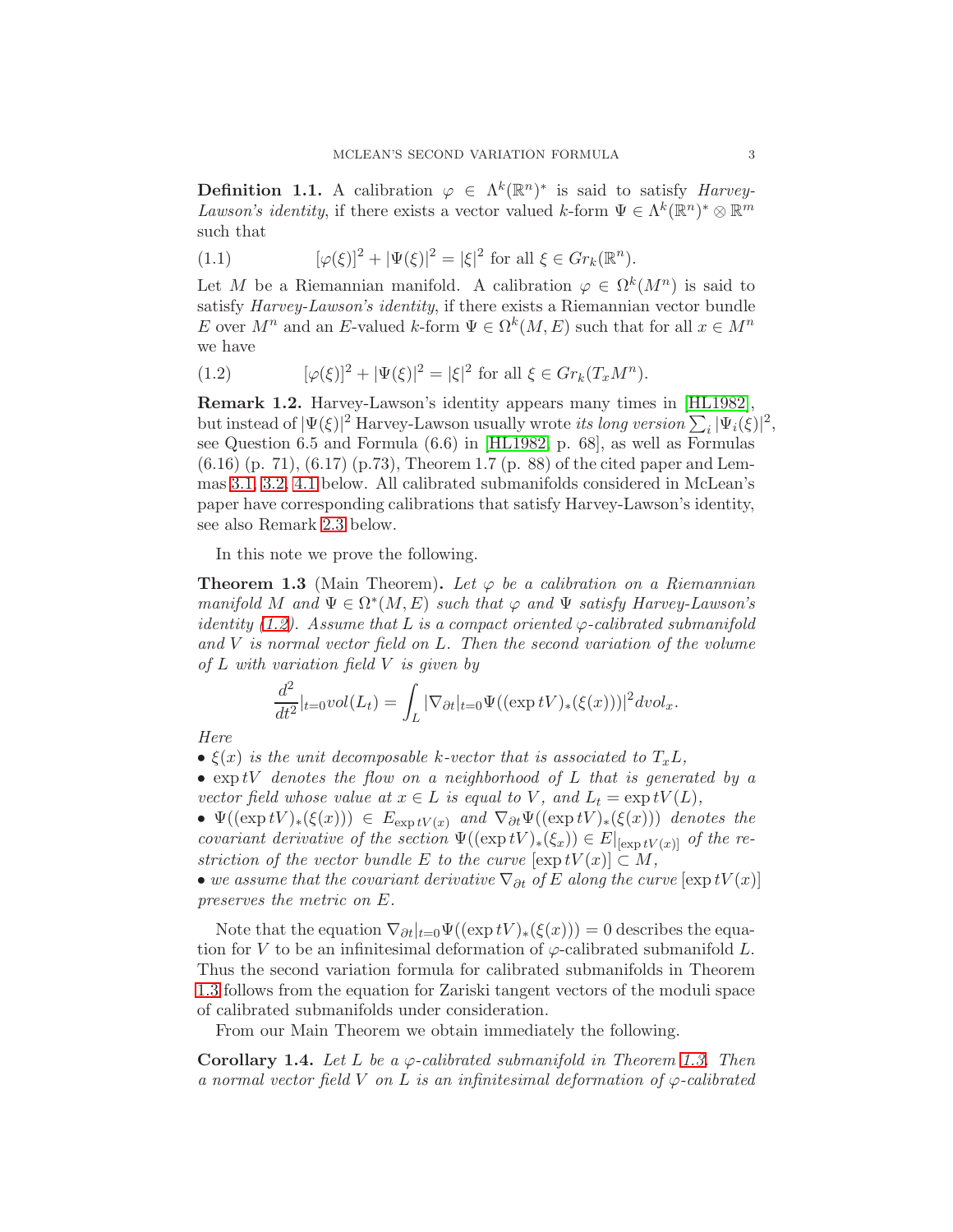### 4 H.V. LÊ AND J. VANŽURA

submanifolds if and only if  $V$  is a Jacobi vector field on  $L$ , regarding  $L$  as a minimal submanifold.

In fact, Corollary [1.4](#page-2-3) holds for any compact calibrated submanifold without validity of Harvey-Lawson's identity, see Remark [2.3](#page-4-0) below.

As applications of the Main Theorem, we shall derive simple second variation formulas for associative, coassociative and Cayley submanifolds respectively, which agree with McLean's formulas up to a multiplicative constant.

Our note is organized as follows. In Section [2](#page-3-0) we give a proof of Theorem [1.3](#page-2-2) and discuss a slight generalization of it in Remark [2.3.](#page-4-0) In Section [3](#page-5-0) we give a new proof of McLean's second variation formula for associative, coassociative submanifolds in  $G_2$ -manifolds and derive from it a second variation formula for special Lagrangian submanifolds in Calabi-Yau 6-manifolds. In Section [4](#page-10-0) we give a new proof of McLean's second variation formula for Cayley submanifolds. (Our formulas for associative and Cayley submanifolds differ from McLean's formulas by a scaling factor). At the end of our note we explain where McLean did mistakes in his computations (Remark [4.6\)](#page-12-1).

### 2. Proof of the Main Theorem

<span id="page-3-0"></span>Proof of Theorem [1.3.](#page-2-2) Let us keep notations in the previous section, in par-ticular, in Theorem [1.3.](#page-2-2) Abusing the notation, denote by  $V$  a vector field in a neighborhood of  $L$  whose value at  $L$  is the given normal vector field  $V$ , see explanation in Theorem [1.3.](#page-2-2) Set

$$
\xi_t(x) := (\exp tV)_*(\xi(x)),
$$

and

$$
g_t|_L := (\exp tV)^* g|_{\exp tV(L)},
$$

where  $g|_{\exp tV(L)}$  denotes the metric on  $\exp tV(L)$  induced from the ambient metric on M. Denote by  $vol_t$  the induced volume form on L associated to  $g_t$ . Since  $vol_t(x) = det(g_{ij})^{1/2} dx = |\xi_t(x)| \cdot vol_0(x)$ , taking into account the minimality of L, we observe that for all  $x \in L$ 

(2.1) 
$$
|\xi_0(x)| = 1 \text{ and } \frac{d}{dt}|_{t=0} |(\xi_t(x))| = 0.
$$

<span id="page-3-1"></span>Hence

(2.2) 
$$
\frac{d^2}{dt^2}|_{t=0}vol(\exp tV(L)) = \int_L \frac{d^2}{dt^2}|_{t=0}|(\xi_t(x)| \, dvol_x)
$$

$$
= \frac{1}{2} \int_L \frac{d^2}{dt^2}|_{t=0} |\xi_t(x)|^2 \, dvol_x.
$$

To simplify notation, we write

$$
D(V)(x) := \nabla_{\partial t}|_{t=0} \Psi(\xi_t(x)).
$$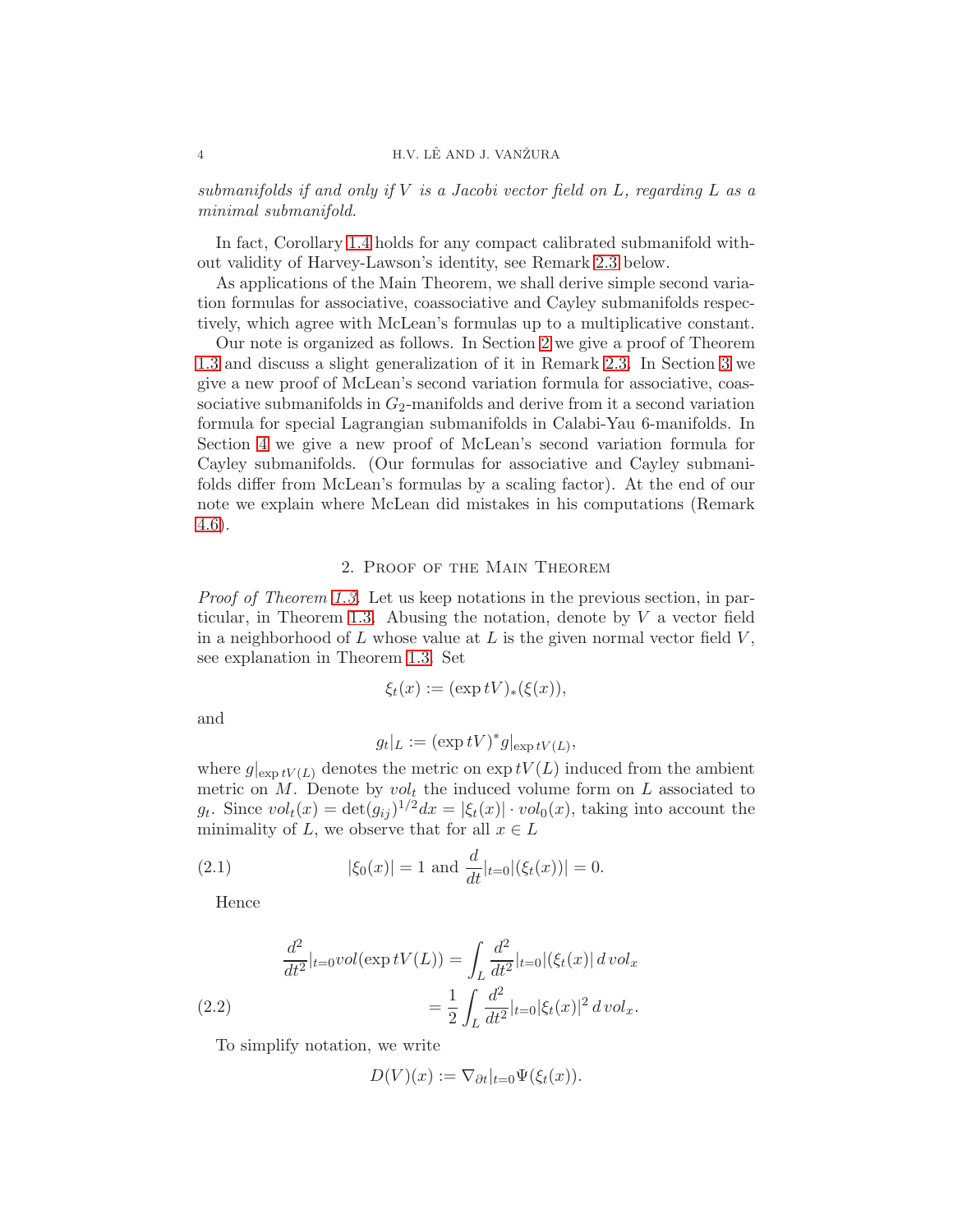<span id="page-4-1"></span>**Lemma 2.1.** For all  $x \in L$  we have

$$
\frac{d^2}{dt^2}|_{t=0} |\Psi(\xi_t(x))|^2 = 2|D(V)|^2(x).
$$

Proof. We compute

$$
\frac{d^2}{dt^2}|_{t=0}|\Psi(\xi_t(x))|^2 = 2\frac{d}{dt}|_{t=0}\langle \nabla_{\partial t}(\Psi(\xi_t)), \Psi(\xi_t)\rangle(x)
$$
  
= 2|D(V)|^2(x) + 2\langle \Psi(\xi(x)), \nabla\_{\partial t}(\Psi(\xi\_t))(x)|\_{t=0}\rangle.

Since  $\Psi(\xi(x)) = 0$  by Harvey-Lawson's identity, this completes the proof of Lemma [2.1.](#page-4-1)  $\Box$ 

<span id="page-4-5"></span>Lemma 2.2. We have

<span id="page-4-2"></span>
$$
\frac{d^2}{dt^2}|_{t=0}\int_L\varphi(\xi_t)^2\,dvol_x=0.
$$

*Proof.* Since L is a  $\varphi$ -calibrated submanifold, by [\[Le1989,](#page-13-7) Proposition 2.2.  $(iii)$ , see also [\[Le1990,](#page-13-8) Proposition 1.2 (ii)], we have

(2.3) (V ⌋ϕ)|<sup>L</sup> = 0.

Using  $d\varphi = 0$ , we obtain from [\(2.3\)](#page-4-2)

(2.4) 
$$
(\mathcal{L}_V \varphi)|_L(x) = 0 \text{ for all } x \in L.
$$

Now let us compute

<span id="page-4-4"></span>
$$
(2.5) \frac{d^2}{dt^2}|_{t=0} \int_L \varphi(\xi_t)^2 \, dvol_x = 2 \frac{d}{dt}|_{t=0} \int_L \varphi(\xi_t) \cdot \frac{d}{dt} (\exp tV)^* \varphi(\xi(x)) \, dvol_x.
$$

Using [\(2.4\)](#page-4-3), we obtain from [\(2.5\)](#page-4-4), noting that  $\varphi(\xi(x)) = 1$ 

<span id="page-4-3"></span>
$$
\frac{d^2}{dt^2}|_{t=0}\int_L\varphi(\xi_t)^2\,dvol_x=2\int_L\mathcal{L}_Vd(V\rfloor\varphi)=0.
$$

This completes the proof of Lemma [2.2.](#page-4-5)

Now let us complete the proof of Theorem [1.3.](#page-2-2) Using [\(2.2\)](#page-3-1), Harvey-Lawson's identity [\(1.2\)](#page-2-1) and Lemmas [2.1,](#page-4-1) [2.2,](#page-4-5) we obtain

$$
\frac{d^2}{dt^2}|_{t=0}vol(\exp tV(L)) = \frac{1}{2}\frac{d^2}{dt^2}|_{t=0} \int_L \langle \Psi(\xi_t(x)), \Psi(\xi_t(x)) \rangle dvol_x
$$
\n(2.6)\n
$$
= \int_L |D(V)|^2 dvol_x.
$$

This completes the proof of Theorem [1.3.](#page-2-2)

<span id="page-4-0"></span>**Remark 2.3.** Any calibration  $\varphi$  on a Riemannian manifold M satisfies a weak version of Harvey-Lawson's identity [\(1.2\)](#page-2-1), where we replace  $\Phi \in$  $\Omega^*(M, E)$  by a real function, also denoted by  $\Phi$ , on the Grassmannian of oriented  $k$ -decomposable vectors in  $TM$ . In this case, using the argument of the proof of Theorem [1.3,](#page-2-2) the function under integral in the RHS of the formula in Theorem [1.3](#page-2-2) is replaced by  $(\partial_t|_{t=0} \Phi(\xi_t(x)))^2$ . Thus Corrollary [1.4](#page-2-3) also holds for any calibrated submanifold.

$$
f_{\rm{max}}
$$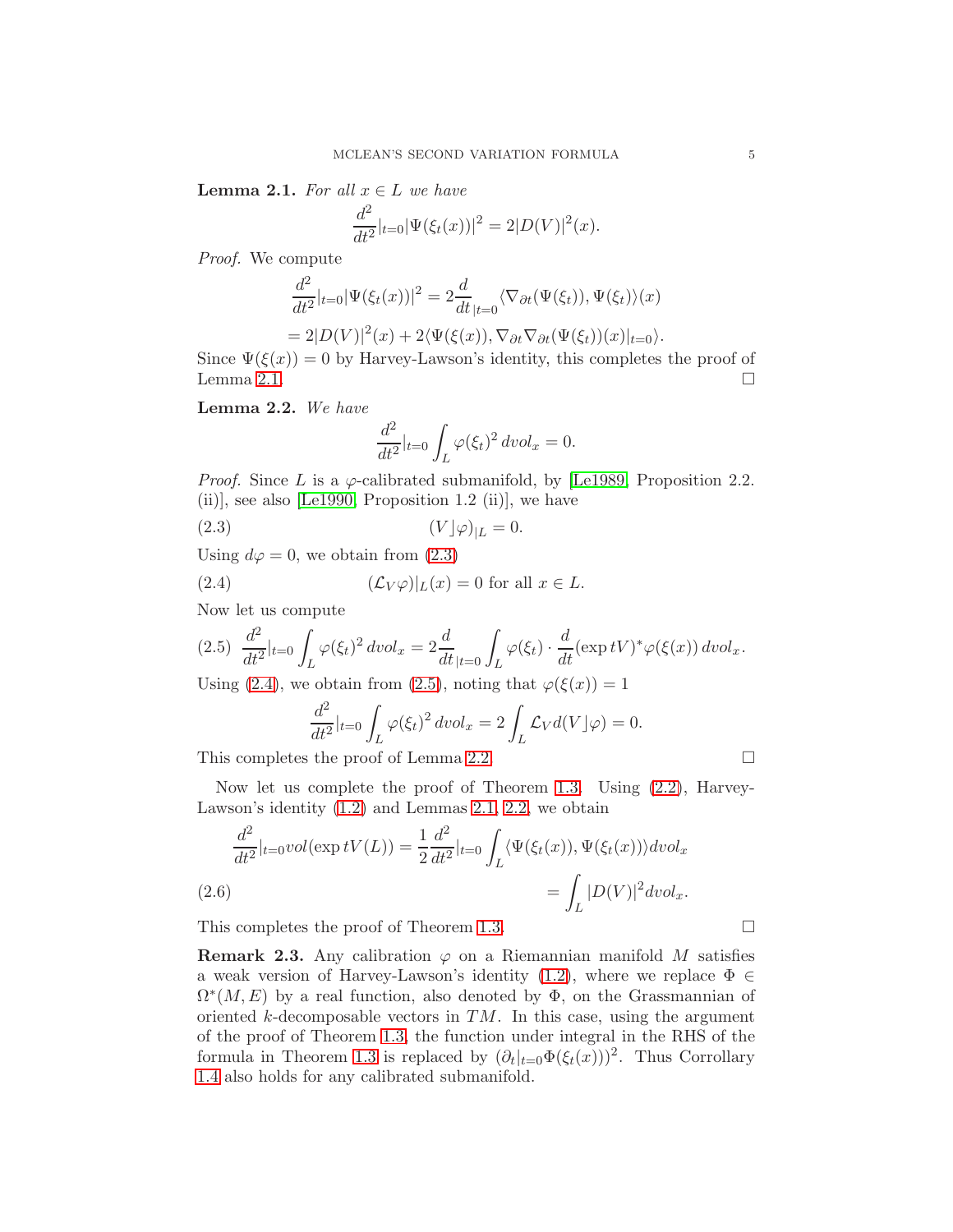#### 6 **H.V. LÊ AND J. VANŽURA**

## 3. Second variation formula for associative and coassociative submanifolds

<span id="page-5-1"></span>3.1. Associative and coassociative submanifolds. In this subsection we recall basic definitions of associative 3-submanifolds and coassociative 4-submanifolds in a  $G_2$ -manifold  $(M^7, \varphi, g)$  and show that the associated calibrations satisfy Harvey-Lawson's identity (Lemmas [3.1,](#page-5-2) [3.2\)](#page-6-2).

Let  $\mathbb O$  denote the octonion algebra. Denote by  $\langle, \rangle$  the scalar product on  $\mathbb O$  and by  $\cdot$  the octonion multiplication. Recall that the *associative 3-form*  $\varphi$  on Im  $\mathbb{O}$  is defined as follows [\[HL1982,](#page-13-2) (1.1), IV.1.A, p. 113]

$$
\varphi(x, y, z) := \langle x \cdot y, z \rangle = \langle x, y \cdot z \rangle.
$$

Let Im  $\mathbb{O} = \mathbb{R}^7$  have coordinates  $(x^1, \dots, x^7)$ . We abbreviate  $dx^i \wedge dx^j \wedge dx^k$ as  $x^{ijk}$ . The fundamental *associative* 3-form  $\varphi$  can be written in coordinate expression as follows [\[HL1982,](#page-13-2) (1.2), p. 113]

(3.1) 
$$
\varphi = x^{123} + x^{145} - x^{167} + x^{246} + x^{257} + x^{347} - x^{356}.
$$

Its dual

(3.2) 
$$
\ast \varphi = x^{4567} + x^{2367} - x^{2345} + x^{1357} + x^{1346} + x^{1256} - x^{1247}
$$

is called the coassociative form.

It is well-known that  $G_2$ , the automorphism group of  $\mathbb{O}$ , is also the subgroup of  $GL(\mathbb{R}^7)$  that preserves  $\varphi$  (resp. \* $\varphi$ ). Let  $g_0$  denote the standard Euclidean metric on  $\mathbb{R}^7$ . We call  $(\varphi_0, g_0)$  the standard  $G_2$ -structure.

Let  $M^7$  be an oriented 7-manifold and  $\varphi$  a 3-form on  $M^7$ . A 3-form  $\varphi$ is called a  $G_2$ -structure on  $M^7$  if for each  $p \in M^7$ , there exists an oriented linear isomorphism  $I_p$  between  $T_p M^7$  and  $\mathbb{R}^7$  identifying  $\varphi_p$  with  $\varphi_0$ . Then  $\varphi$  induces the metric  $g_{\varphi}$  by pulling back  $g_0$  via  $I_p$ . Since  $G_2$  is a subgroup of SO(7) the metric  $g_{\varphi}$  does not depend on the choice of  $I_p$ .

In our paper we are concerned only with  $G_2$ -manifolds  $(M^7, \varphi, g)$ , i.e. the G<sub>2</sub>-structure on  $(M^7, \varphi, g)$  is torsion-free, equivalently  $d\varphi = 0$  and  $d * \varphi = 0$ .

A 3-submanifold  $L \subset M^7$  is called associative, if  $\varphi|_L = vol_L$ . A 4submanifold  $L \subset M^7$  is called *coassociative*, if  $*\varphi|_L = vol_L$ .

We shall show that  $\varphi$  and  $*\varphi$  satisfy Harvey-Lawson's identity. We set ([\[HL1982,](#page-13-2) p. 114] [\[HL1982,](#page-13-2) Definition IV.1.11, Proposition IV.1.14, p. 116])

(3.3) 
$$
\langle \chi(x, y, z), w \rangle := * \varphi(x, y, z, w).
$$

We regard  $\chi$  as an element in  $\Omega^3(M^7, TM^7)$ .

The following Lemma is a Harvey-Lawson's identity.

<span id="page-5-2"></span>**Lemma 3.1.** (HL1982, Theorem IV.1.6, p. 114) For all  $x, y, z \in TM^7$  we have

$$
\varphi(x, y, z)^2 + |\chi(x, y, z)|^2 = |x \wedge y \wedge z|^2.
$$

Now we set for  $x, y, z, w \in TM^7$  ([\[HL1982,](#page-13-2) (1.17), Theorem 1.18, p. 117]) (3.4)  $\tau(x, y, z, w) := -(\varphi(y, z, w)x + \varphi(z, x, w)y + \varphi(x, y, w)z + \varphi(y, x, z)w).$ 

<span id="page-5-3"></span>The following Lemma is also a Harvey-Lawson's identity

<span id="page-5-0"></span>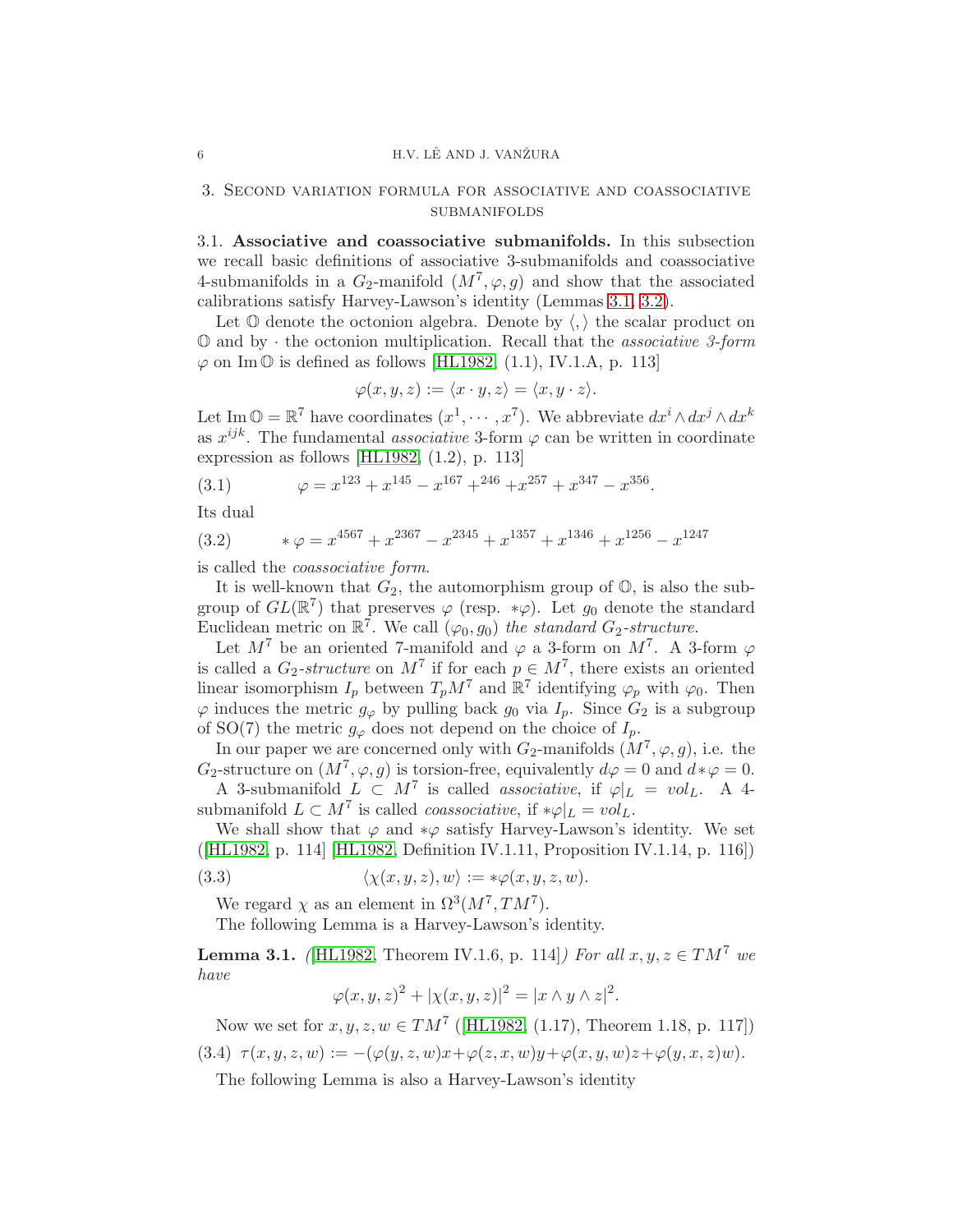<span id="page-6-2"></span>**Lemma 3.2.** (HL1982, Theorem IV.1.18, p. 117) For all  $x, y, z, w \in TM^7$ we have

$$
*\varphi(x,y,z,w)^2+|\tau(x,y,z,w)|^2=|x\wedge y\wedge z\wedge w|^2.
$$

We regard  $\tau$  as an element in  $\Omega^4(M^7, TM^7)$ , see also Remark [4.2.](#page-11-2)

<span id="page-6-4"></span>Example 3.3. ([\[Joyce2007,](#page-13-9) 12.2.1, p. 260], [\[CHNP2012,](#page-13-10) p. 43]) Let  $(M^6, \omega, \Omega)$  be a Calabi-Yau manifold with a fundamental 2-form  $\omega$  and a complex volume form  $\Omega$ , see e.g. [\[CS2002\]](#page-13-11) for characterization of  $SU(3)$ manifolds via  $(\omega, \Omega)$ . Denote by g the associated Calabi-Yau metric on  $(M^6, \omega, \Omega)$  Then  $(S^1 \times M^6, d\theta \wedge \omega + Re\Omega, d\theta^2 + g)$  is a  $G_2$ -manifold. If L is a special Lagrangian submanifold in  $(M^6, \omega, \Omega)$ , then  $L_\theta := \{ \theta \} \times L$  is an associative submanifold in  $S^1 \times M^6$  for any  $\theta \in S^1$ . If C is a complex curve in  $M^6$ , then  $S^1 \times C$  is an associative submanifold in  $S^1 \times M^6$ .

Example 3.4. (Joyce2007, 12.2.1, p. 260) Let  $(M^6, \omega, \Omega)$  be a Calabi-Yau manifold as above. If L is a special Lagrangian submanifold in  $(M^6, \omega, \Omega)$ , then  $S^1 \times L$  is a coassociative submanifold in  $(S^1 \times M^6, d\theta \wedge \omega + Re \Omega, d\theta^2 + g)$ . If C is a complex surface in  $M^6$ , then  $C_\theta := {\theta} \times C$  is a coassociative submanifold in  $S^1 \times M^6$  for any  $\theta \in S^1$ .

We refer the reader to [\[Lotay2012,](#page-13-12) [Kawai2014a,](#page-13-13) [Kawai2014b\]](#page-13-14) for consideration of homogeneous associative submanifolds in nearly  $G_2$ -manifolds.

**Remark 3.5.** An associative 3-form  $\varphi$  defining a  $G_2$ -structure on a 7manifold  $M^7$  can be expressed in terms of the *cross product*:  $TM^7 \times TM^7 \rightarrow$  $TM^7$  defined as follows [\[HL1982,](#page-13-2) Definition B. 1, Appendix IV.B, p. 145]

$$
\varphi(x, y, z) = \langle x \times y, z \rangle.
$$

<span id="page-6-0"></span>3.2. The normal bundle of an associative submanifold and its associated Dirac operator. We recall known facts necessary for understanding Formula [\(3.6\)](#page-7-1) that enters in the proof of Theorem [3.9.](#page-7-2) Our exposition follows [\[CHNP2012,](#page-13-10) §5, p. 38-40], and [\[Gayet2010,](#page-13-15) (1)-(5)], see also Remarks ??, [4.6](#page-12-1) for comparison with McLean's formula.

Let L be an associative 3-fold in a  $G_2$ -manifold  $(M^7, \varphi, g)$ . Since L is orientable, it is parallelizable,<sup>[1](#page-6-3)</sup> so we identify  $TL$  with  $L \times \text{Im } \mathbb{H}$ . Since rank  $NL > \dim L$ , therefore there is a non-trivial section of NL. Using the cross product  $TL \times NL \rightarrow NL$ , we obtain the following

<span id="page-6-1"></span>**Lemma 3.6.** (CHNP2012, Lemma 5.1,  $\S5$ , p. 38). The normal bundle NL of an associative submanifold L is differentiably trivial.

Let  $\nabla$  denote the Levi-Civita connection defined by the metric g on  $M^7$ . Denote by  $\nabla^{\perp}$  the induced connection in the normal bundle NL.

<sup>&</sup>lt;sup>1</sup>the assertion is well-known for compact orientable 3-manifolds. For the proof

<span id="page-6-3"></span>of the case of non-compact orientable 3-manifolds we refer the interested reader to

http://math.stackexchange.com/questions/1107682/elementary-proof-of-the-fact-that-any-orientable-3-manifold-is-parall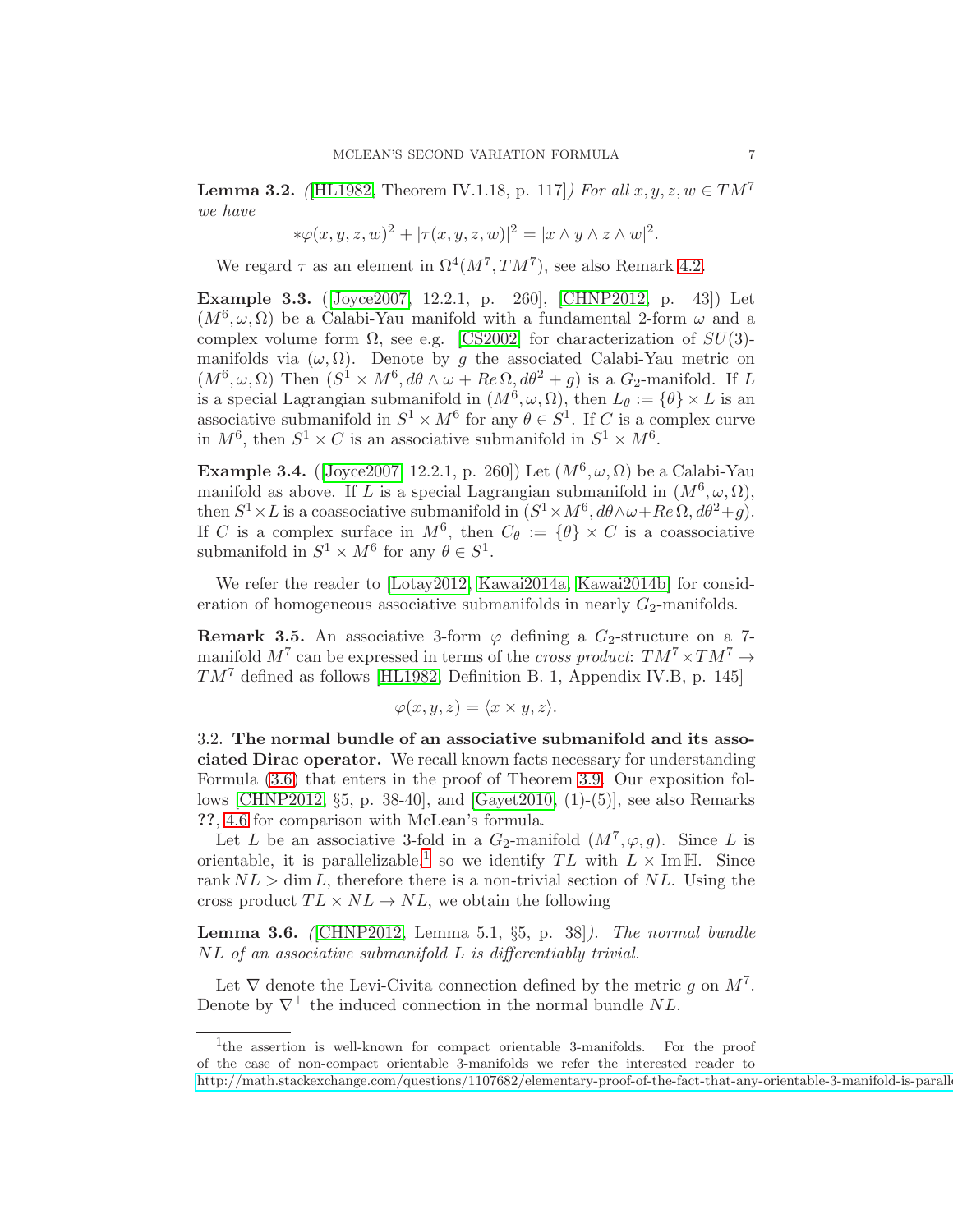Using this, we express the Dirac operator  $\mathcal{D}: \Gamma(NL) \to \Gamma(NL)$  as follows. For any  $x \in L$  let  $e_1, e_2, e_3$  denote a positive orthonormal basis of  $T_xL$  and for  $V \in \Gamma(NL)$  we set

$$
\mathcal{D}(V)_x := \sum_{i=1}^3 e_i \times (\nabla_{e_i}^{\perp} V).
$$

<span id="page-7-5"></span>Example 3.7. ([\[Gayet2010,](#page-13-15) Proposition 4.7], cf. [\[CHNP2012,](#page-13-10) p. 43]) Let L be a special Lagrangian submanifold in a Calabi-Yau manifold  $(M^6, \omega, \Omega)$ . Using notations in Example [3.3,](#page-6-4) for  $\theta \in S^1$  we have

$$
NL_{\theta} = \mathbb{R} \oplus NL,
$$

where  $NL$  is the normal bundle of L in  $M^6$ . Then we identify

$$
\Gamma(NL_{\theta}) \ni V = f_V \oplus \alpha_V \in \Omega^0(L) \oplus \Omega^1(L)
$$

where  $f_V \in \Omega^0(L)$  and  $\alpha_V \in \Omega^1(L)$  is dual to  $JV \in \Gamma(NL)$  w.r.t. the associated Riemannian metric, equivalently  $\alpha_V = V | \omega$ , see [\[McLean1998,](#page-13-4) Theorem 3.13, p. 723]. Using this identification we rewrite the Dirac operator  $\mathcal{D}: \Gamma(NL_{\theta}) \to \Gamma(NL_{\theta})$  as follows

<span id="page-7-3"></span>
$$
\mathcal{D}: \Omega^0(L) \times \Omega^1(L) \to \Omega^0(L) \times \Omega^1(L),
$$

(3.5) 
$$
\mathcal{D}(f_V, \alpha_V) = (*d * \alpha_V, -df_V - d * \alpha_V).
$$

(The formula in [\(3.5\)](#page-7-3) is identical with the formula in [\[Gayet2010,](#page-13-15) Proposition 4.7] and differs from the one in [\[CHNP2012,](#page-13-10) p.43] by the sign (-1), noting that  $d^*\alpha_V = - * d * \alpha_V$ .)

<span id="page-7-0"></span>3.3. Second variation of the volume of an associative submanifold. In this subsection we give a new proof of McLean's second variation formula for associative submanifolds (Theorem [3.9\)](#page-7-2), correcting a coefficient in RHS of Formula (5.7) in [\[McLean1998,](#page-13-4) p. 737]), which is twice larger than our coefficient. Then we derive from Theorem [3.9](#page-7-2) the McLean second variation formula for special Lagrangian submanifolds in Calabi-Yau 6-manifolds (Example [3.10\)](#page-8-1).

We assume that L is a closed associative submanifold in a  $G_2$ -manifold M. To compute the second variation of the volume of L, by Theorem [1.3](#page-2-2) and Lemma [3.1,](#page-5-2) it suffices to have the following.

<span id="page-7-4"></span>**Lemma 3.8.** ( $[\text{Gayet2010}, (1)-(5)]$ ) Let  $\xi(x)$  denote the unit decomposable 3-vector associated with the tangent space  $T_xL$ . Then for any  $V \in NL$  we have

<span id="page-7-1"></span>(3.6) 
$$
\nabla_{\partial t}|_{t=0}(\chi(\exp(tV)_*(\xi(x))) = \mathcal{D}(V)(x) \in N_xL.
$$

<span id="page-7-2"></span>**Theorem 3.9.** (cf. [\[McLean1998,](#page-13-4) Theorem 5.3]) Let L be an associative submanifold in a  $G_2$ -manifold  $(M^7, \varphi, g)$ . For any normal vector field V on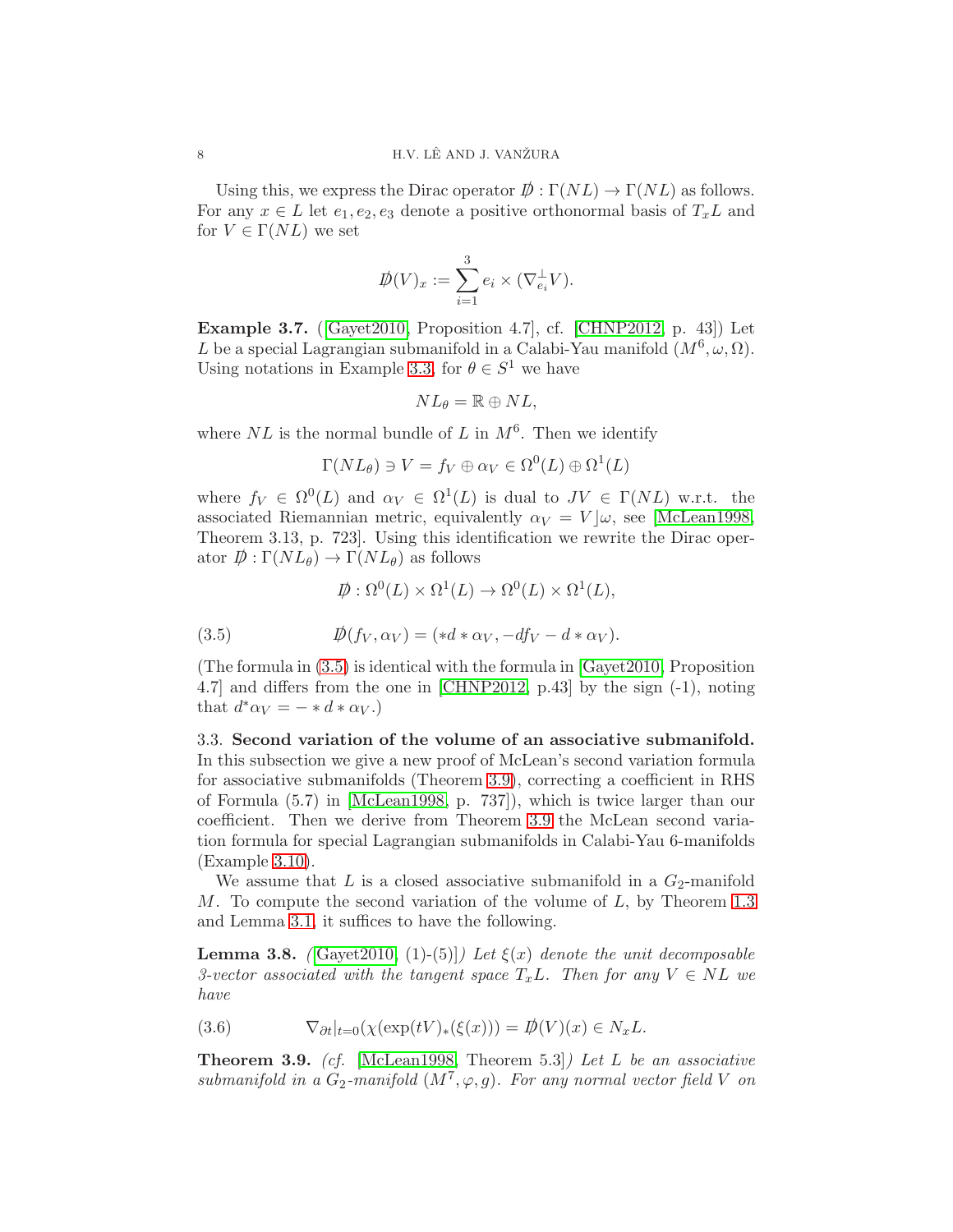L with compact support, the second variation of the volume of L with the variation field V is given by

(3.7) 
$$
\frac{d^2}{dt^2}|_{t=0} vol(L_t) = \int_L \langle \not{D}(V), \not{D}(V) \rangle dvol_x.
$$

Proof. Clearly Theorem [3.9](#page-7-2) follows from Theorem [1.3](#page-2-2) and Lemmas [3.1,](#page-5-2) [3.8.](#page-7-4) П

<span id="page-8-1"></span>Example 3.10. We shall derive a formula for the second variation of the volume of a special Lagrangian submanifold  $L$  in a Calabi-Yau manifold  $(M^6, \omega, \Omega)$  from Theorem [3.9,](#page-7-2) using notations and formulas in Example [3.7.](#page-7-5) Let V be a normal vector field on L in  $(M^6, \omega, \Omega)$ . Then V is also a normal vector field of the associative submanifold  $L_0 \subset S^1 \times M^6$ . Let  $\Phi_t$  denote the variation associated to V in  $M^6$ . Then  $\tilde{\Phi}_t := Id \times \Phi_t$  is the associated variation of  $L_0 \subset S^1 \times M^6$ . Since  $\tilde{\Phi}_t(L_0)$  is isometric to  $\Phi_t(L)$ , we have

$$
\frac{d^2}{dt^2}_{|t=0} vol(\Phi_t(L)) = \frac{d^2}{dt^2}_{|t=0} vol(\tilde{\Phi}_t(L_0)).
$$

Applying Theorem [3.9,](#page-7-2) taking into account [\(3.5\)](#page-7-3), we obtain

<span id="page-8-2"></span>(3.8) 
$$
\frac{d^2}{dt^2}_{|t=0} vol(\Phi_t(L)) = \int_L (| * d * \alpha_V - * d\alpha_V |^2) dvol_x
$$

$$
= \int_L (|d^* \alpha_V |^2 + |d\alpha_V |^2) dvol_x.
$$

Our formula [\(3.10\)](#page-8-2) agrees with the formula in [\[McLean1998,](#page-13-4) Theorem 3.13, p. 723].

<span id="page-8-0"></span>3.4. Second variation of the volume of a coassociative submanifold. In this subsection, using Theorem [1.3,](#page-2-2) we give a new proof of McLean's second variation formula for coassociative submanifolds (Theorem [3.12\)](#page-9-0).

Let L be a coassociative submanifold in a  $G_2$ -manifold  $(M^7, \varphi, g)$ . We identifythe normal bundle  $NL$  with the bundle  $\Lambda^2_+T^*L$  as follows ([\[JS2005,](#page-13-16) Theorem 2.5, cf [\[McLean1998,](#page-13-4) Theorem 4.5]). Let us denote by  $\Lambda^2_+T^*L$  the bundle of self-dual 2-forms on L. We define the following map

$$
NL \ni V \mapsto \alpha_V := (V \rfloor \varphi)_{|L} \in \Lambda^2_+ T^* L.
$$

The following Lemma is due to McLean.

<span id="page-8-3"></span>Lemma 3.11. (cf. [\[McLean1998,](#page-13-4) Theorem 4.5], cf.[\[JS2005,](#page-13-16) Theorem 2.5]) Assume that L is a coassociative submanifold in  $(M^7, \varphi, g)$  and  $V \in \Gamma(NL)$ is a normal vector field. Then

$$
\frac{d}{dt}|_{t=0} ((\exp tV)^*\varphi)|_L = d\alpha_V.
$$

Now we are ready to give a new proof of the following Theorem due to McLean.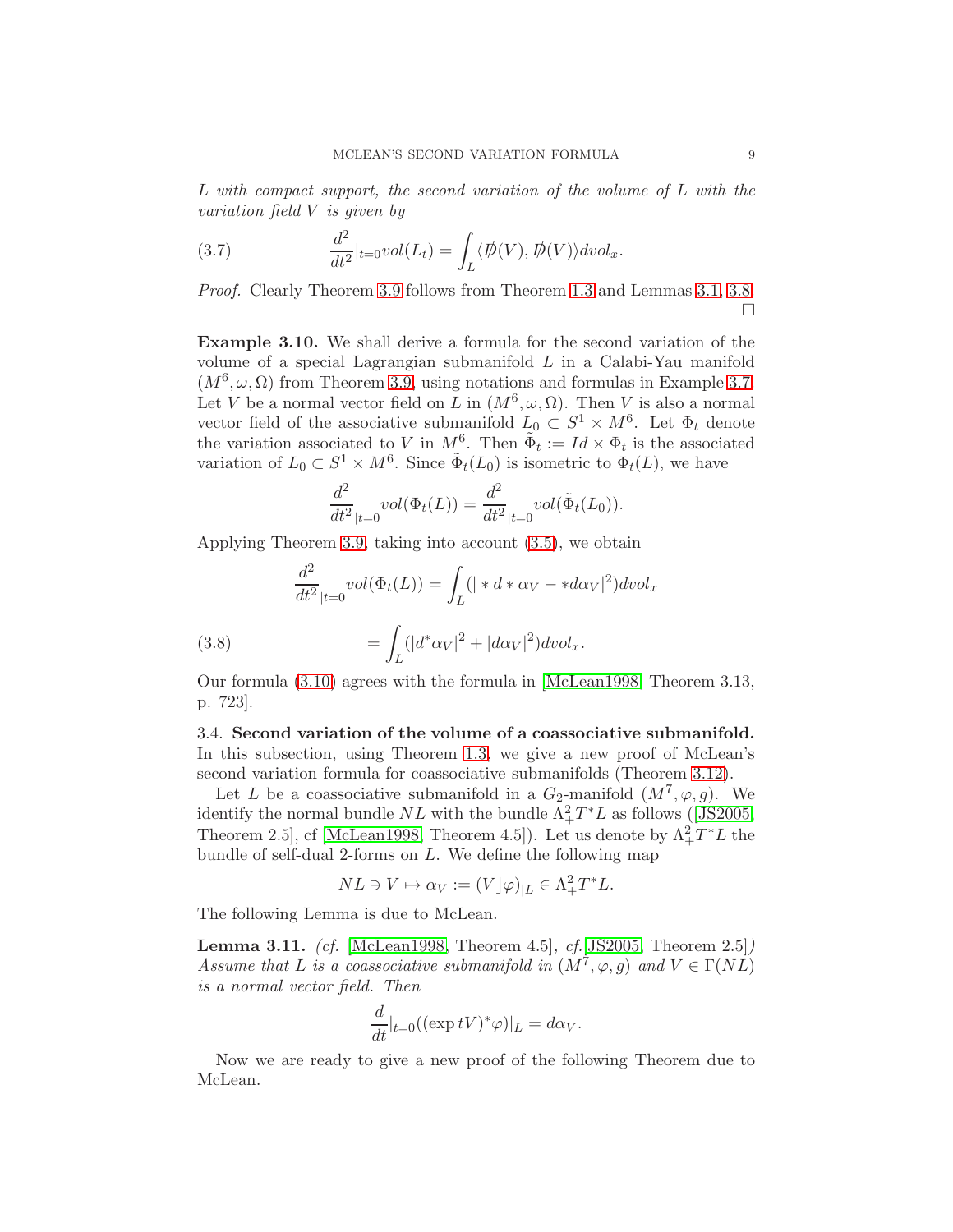<span id="page-9-0"></span>**Theorem 3.12.** (McLean1998, Theorem 4.9, p. 731) Let L be a coassociative submanifold in a  $G_2$ -manifold  $(M^7, \varphi, g)$ . For any normal vector field  $V \in \Gamma(NL)$  with compact support we have

(3.9) 
$$
\frac{d^2}{dt^2}|_{t=0}vol(L_t)=\int_L \langle d\alpha_V, d\alpha_V \rangle dvol_x.
$$

*Proof.* Recall that  $\tau$  is defined in [\(3.4\)](#page-5-3). As before we denote by  $\xi_t(x) :=$  $(\exp tV)_*(\xi(x))$ , where  $\xi(x)$  is the decomposable 4-vector associated with  $T_xL$ .

<span id="page-9-3"></span>**Lemma 3.13.** Let L be a compact coassociative submanifold and  $V \in$  $\Gamma(NL)$ . Then for all  $x \in L$  we have

(3.10) 
$$
\langle \nabla_{\partial t}(\tau(\xi_t(x))), \nabla_{\partial t}(\tau(\xi_t(x))) \rangle |_{t=0} = \langle d\alpha_V, d\alpha_V \rangle(x).
$$

*Proof.* As before we set  $L_t := \exp(tV)(L)$ . Define the Poincare duality map for any  $y \in L_t$ 

<span id="page-9-1"></span>
$$
P_t: T_yL_t \to \Lambda^3(T_y^*L_t), \ v \mapsto v\big\downarrow vol_{L_t}(y).
$$

Note that  $\tau(\xi_t(x)) \in T_{\exp tV(x)}L_t$ . Using  $P_t$  and denoting  $y := \exp tV(x)$ , we rewrite the relation [\(3.4\)](#page-5-3) as follows

(3.11) 
$$
P_t(\tau(\xi_t(y))) = \varphi_{|L_t} \cdot |\xi_t(y)|.
$$

Using [\(3.11\)](#page-9-1), noting that  $\varphi|_L = 0$  and  $|\xi_0(x)| = 1$ , we obtain

(3.12) 
$$
\nabla_{\partial t}(\tau(\xi_t))_{|t=0}(x) = (P_0)^{-1}(\nabla_{\partial t}(\varphi|_{L_t})_{|t=0}(x)).
$$

Denote by  $\Pi_t$  the parallel transportation from  $\exp tV(x)$  to x along the curve  $\exp tV(x)$  that is induced by the connection  $\nabla$ , and abbreviate

<span id="page-9-4"></span>
$$
\varphi_t(x) := \varphi(\exp tV)(x)|_{L_t}, D_t := (\exp tV)^*.
$$

Then we have

<span id="page-9-2"></span>(3.13) 
$$
\nabla_{\partial t}(\varphi|_{L_t})_{|t=0}(x) = \frac{d}{dt}|_{t=0}[\Pi_t \circ D_t^{-1} \circ D_t(\varphi_t(x))] = \frac{d}{dt}|_{t=0}[D_t(\varphi_t(x))]
$$

since  $\varphi_0(x) = 0$ . From [\(3.13\)](#page-9-2) we obtain

<span id="page-9-5"></span>(3.14) 
$$
\nabla_{\partial t}(\varphi|_{L_t})_{|t=0}(x) = \frac{d}{dt}|_{t=0} [(\exp tV)^*(\varphi)]|_{L}.
$$

Using Lemma [3.11,](#page-8-3) noting that  $P_0$  is an isometry, we derive Lemma [3.13](#page-9-3) from  $(3.12)$  and  $(3.14)$  immediately.

Continuation of the proof of Theorem [3.12](#page-9-0). Clearly Theorem [3.12](#page-9-0) follows from Theorem [1.3](#page-2-2) and Lemmas [3.13,](#page-9-3) [3.2.](#page-6-2)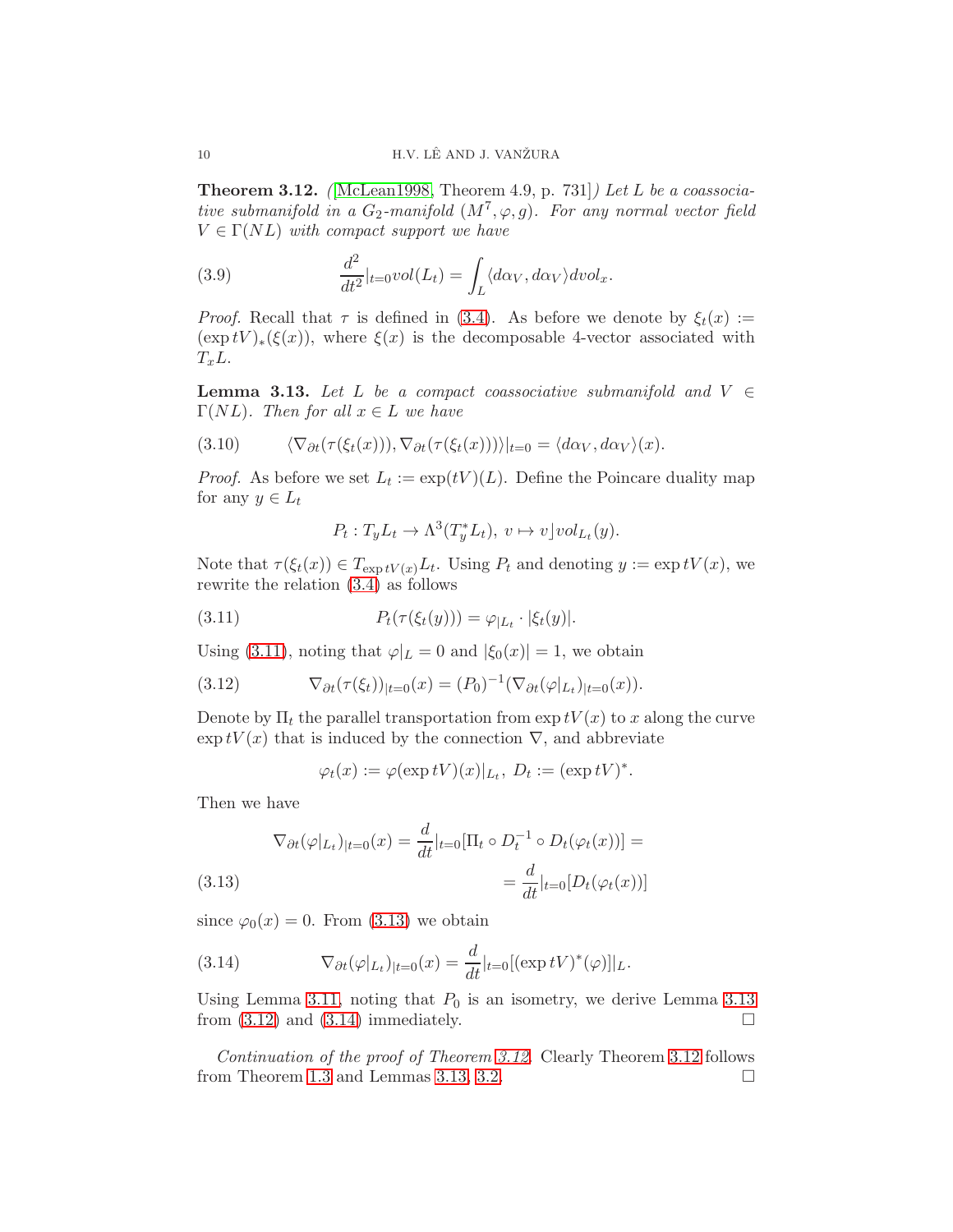Remark 3.14. In [\[McLean1998,](#page-13-4) p. 736] McLean gave a short proof of the following formula

<span id="page-10-2"></span>(3.15) 
$$
\frac{d}{dt}_{|t=0} (\exp(tV)^{*}(\chi))_{|L} = D(V) \cdot vol_{L} \in \Omega^{3}(L, NL).
$$

This formula, which looks like [\(3.6\)](#page-7-1), was important for McLean's computation of infinitesimal deformations of associative submanifolds. Unfortunately, in his proof McLean applied the Cartan formula  $\mathcal{L}_V(\phi)$  =  $d(V|\phi) + V | d\phi$  for scalar valued differential forms  $\phi$  to the tangent bundle valued forms  $\varphi$ . Using the argument in the proof of Lemma [3.13](#page-9-3) we can easily prove [\(3.15\)](#page-10-2). To prove [\(3.15\)](#page-10-2) was one of our motivations to revisit McLean's second variation formulas.

### <span id="page-10-0"></span>4. Second variation formula for Cayley submanifolds

In this section we give a new proof of McLean's second variation formula for a compact Cayley submanifold in a Spin(7)-manifold (Theorem [4.5\)](#page-12-2), correcting a coefficient in the RHS of Formula (6.16) in [\[McLean1998,](#page-13-4) p. 743], which is twice larger than our coefficient.

<span id="page-10-1"></span>4.1. Cayley submanifolds in Spin(7)-manifolds and cross products. In this subsection we recall basic facts concerning Cayley submanifolds in Spin(7)-manifolds that are important for understanding of our proof of McLean's second variation formula for Cayley submanifolds. Our main sources are [\[HL1982\]](#page-13-2), [\[Fernandez1986\]](#page-13-17), [\[McLean1998\]](#page-13-4), [\[Ohst2014\]](#page-13-18).

Let  $(x_1, \dots, x_8)$  be coordinates of  $\mathbb{R}^8$ . Define a 4-form  $\Phi_0$  on  $\mathbb{R}^8$  by  $^{2}([Ohst2014, (2.1)])$  $^{2}([Ohst2014, (2.1)])$  $^{2}([Ohst2014, (2.1)])$  $^{2}([Ohst2014, (2.1)])$  $^{2}([Ohst2014, (2.1)])$ 

$$
\Phi_0 = dx^{1234} + dx^{1256} - dx^{1278} + dx^{1357} + dx^{1368} + dx^{1458} - dx^{1467} - dx^{2358} + dx^{2367} + dx^{2457} + dx^{2468} - dx^{3456} + dx^{3478} + dx^{5678},
$$

where  $dx^{i_1...i_4}$  is an abbreviation of  $dx^{i_1} \wedge \cdots \wedge dx^{i_4}$ . The subgroup of  $GL(8, \mathbb{R})$ preserving  $\Phi_0$  is Spin(7). Let  $g_0$  denote the standard metric on  $\mathbb{R}^8$ . We call  $(\Phi_0, g_0)$  the standard Spin(7)-structure.

Let  $M^8$  be an oriented 8-manifold and  $\Phi$  be a 4-form on  $M^8$ . A 4-form  $\Phi$  is called a Spin(7)-structure on  $M^8$  if for each  $p \in M$ , there exists an oriented isomorphism  $I_p$  between  $T_p M^8$  and  $\mathbb{R}^8$  identifying  $\Phi_p$  with  $\Phi_0$ . Then  $\Phi$ induces the metric  $g_{\Phi}$  by pulling back the metric  $g_0$  using  $I_p$ . Since Spin(7) is a subgroup of SO(8),  $g_{\Phi}$  does not depend on the choice of  $I_p$ . In our paper we shall consider only Spin (7)-manifolds  $(M^8, \Phi, g)$ , i.e. manifolds with  $d\Phi = 0$ .

The 4-form  $\Phi_0$  has been discovered by Harvey-Lawson in [\[HL1982\]](#page-13-2), where they call it the Cayley calibration.

<span id="page-10-3"></span><sup>&</sup>lt;sup>2</sup> there are many choices of coordinates on  $\mathbb{O}$ , which result in seemingly different  $\Phi_0$ in different papers on Spin(7)-geometry. Here we consistently follow [\[Ohst2014\]](#page-13-18), which agrees with [\[HL1982,](#page-13-2) Corollary 3.1,p. 120]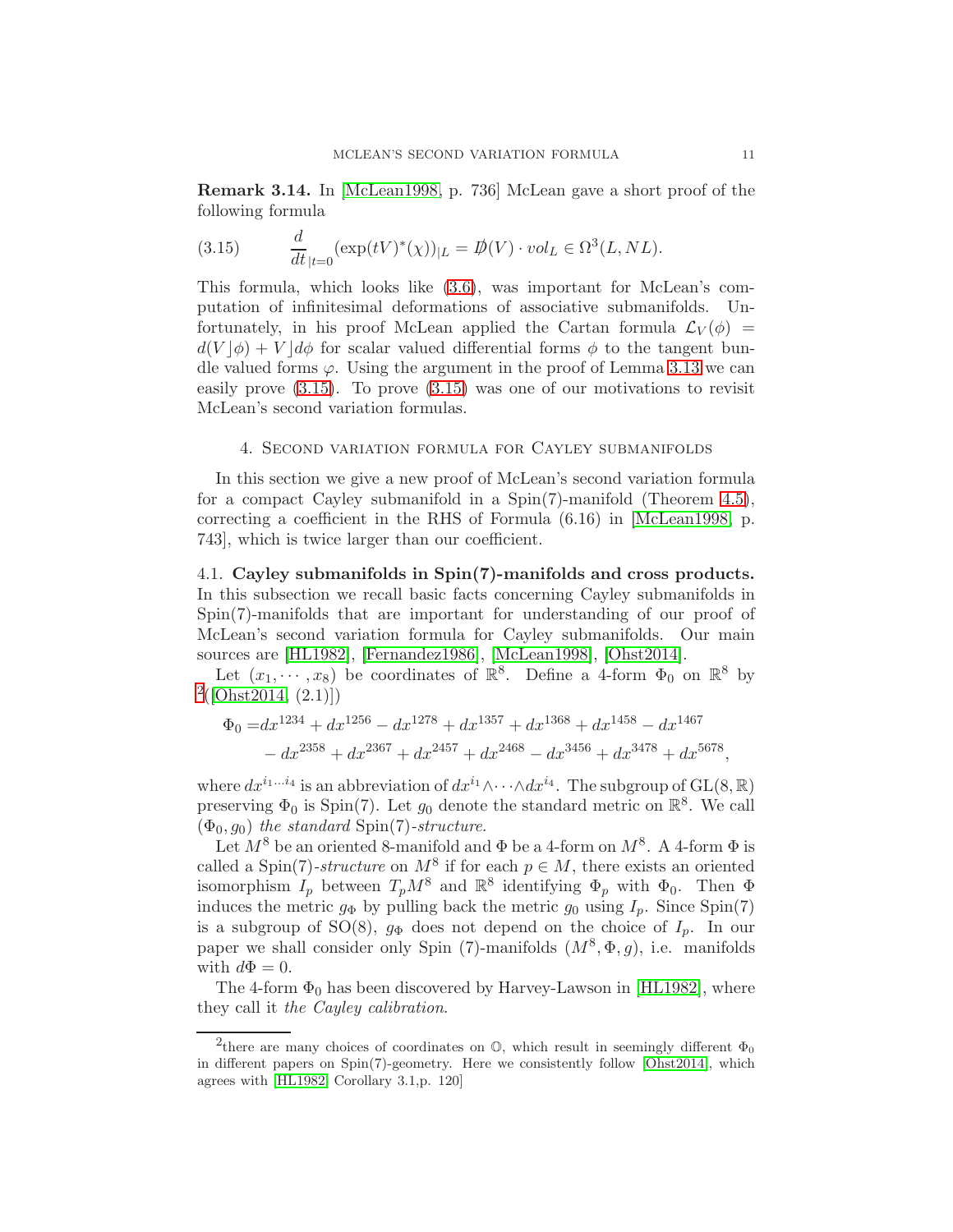On a Spin(7)-manifold  $(M^8, \Phi, g)$  we define a triple cross product  $P \in$  $\Omega^3(M^8, TM^8)$  as follows

(4.1) 
$$
\Phi(x, y, z, w) = \langle x, P(y, z, w) \rangle
$$

We shall show that the Cayley calibration  $\Phi$  on any Spin(7)-manifold  $(M^8, \Phi, g)$  satisfies Harvey-Lawson's identity. To define a bundle E on  $M^8$ and  $\Psi \in \Omega^4(M^8, E)$  such that  $(\Phi, \Psi)$  satisfy  $(1.2)$ , we need recall the notion of the cross product on  $M^8$ .

First we need the following (point-wise) splitting on  $(M^8, \Phi, g)$ 

$$
\Lambda^2 T^* M^8 = \Lambda^2_7 T^* M^8 \oplus \Lambda^2_{21} T^* M^8,
$$

where  $\Lambda_k^2 T^* M^8$  corresponds to an irreducible Spin(7)-module of dimension k in the Spin(7)-module  $\Lambda^2 T^* M^8$ .

For a tangent vector  $v \in TM^8$ , define a cotangent vector  $v^{\flat} \in T^*M^8$  by  $v^{\flat} = g(v, \cdot)$ . Define a 2-fold cross product  $TM^{8} \times TM^{8} \rightarrow \Lambda_{7}^{2}T^{*}M^{8}$  by

$$
v \times w = 2\pi_7(v^{\flat} \wedge w^{\flat}) = \frac{1}{2} \left( v^{\flat} \wedge w^{\flat} - * (v^{\flat} \wedge w^{\flat} \wedge \Phi) \right)
$$

for  $v, w \in TM^8$ , where  $\pi_7$  denotes the projection to  $\Lambda^2 T^*M^8$  according to the above splitting of  $\Lambda^2 T^* M^8$ .

Now we set  $\tau \in \Omega^4(M^8, \Lambda^2 T^* M^8)$  as follows [\[Ohst2014,](#page-13-18) (2.7)].

$$
(4.2) \ \tau(a,b,c,d) := -a \times P(b,c,d) + \langle a,b \rangle (c \times d) + \langle a,c \rangle (d \times b) + \langle a,d \rangle (b \times c).
$$

The following Lemma asserts that  $\Phi$  satisfies Harvey-Lawson's identity.

<span id="page-11-1"></span>**Lemma 4.1.** ([\[HL1982,](#page-13-2) Theorem 1.28, p. 119]) For all  $x, y, z, w \in TM^8$ we have

$$
\Phi(x \wedge y \wedge z \wedge w)^2 + |\tau(x, y, z, w)|^2 = |x \wedge y \wedge z \wedge w|^2.
$$

<span id="page-11-2"></span>**Remark 4.2.** (HL1982, Proposition IV.B.14, p. 149) Let  $(M^7, \varphi, g)$  be a  $G_2$ -manifold. Then  $(S^1 \times M^7, d\theta \wedge \varphi + *\varphi, d\theta^2 + g)$  is a Spin(7)-manifold. Furthermore, for any  $\theta \in S^1$ , the restriction of  $\tau$  on  $M^8$  to  $\{\theta\} \times M^7$  is equal to the 4-form  $\tau$  defined in [\(3.4\)](#page-5-3). Thus we use the notation  $\tau$  for the form on  $M<sup>7</sup>$  as well as for the form on  $M<sup>8</sup>$ .

Recall that a 4-submanifold L in a Spin(7)-manifold  $(M^8, \Phi, g)$  is called Cayley, if L is calibrated by  $\Phi$ , i.e.  $\Phi|_L = vol_L$ .

**Example 4.3.** Assume that  $(M^7, \varphi, g)$  be a  $G_2$ -manifold and L is a coassociative submanifold in  $(M^7, \varphi, g)$ . Then  $(S^1 \times M^7, dt \wedge \varphi + * \varphi, dt^2 + g)$  is a Spin(7)-manifold and  $\{\theta\} \times L$  is its Cayley submanifold for any  $\theta \in S^1$ .

<span id="page-11-0"></span>4.2. The normal bundle of a Cayley submanifold and its associated Dirac type operator. We collect known results from [\[McLean1998,](#page-13-4) Section 6] and [\[Ohst2014,](#page-13-18) §2, 3].

Let L be a Cayley submanifold in a Spin(7)-manifold  $(M^8, \Phi, g)$ . Then the bundle  $\Lambda^2$  -T<sup>\*</sup>L of anti-self dual 2-forms on L is isomorphic to a subbundle of the bundle  $\Lambda^2_7T^*M^8|_L \subset \Lambda^2T^*M^8|_L$  via the following embedding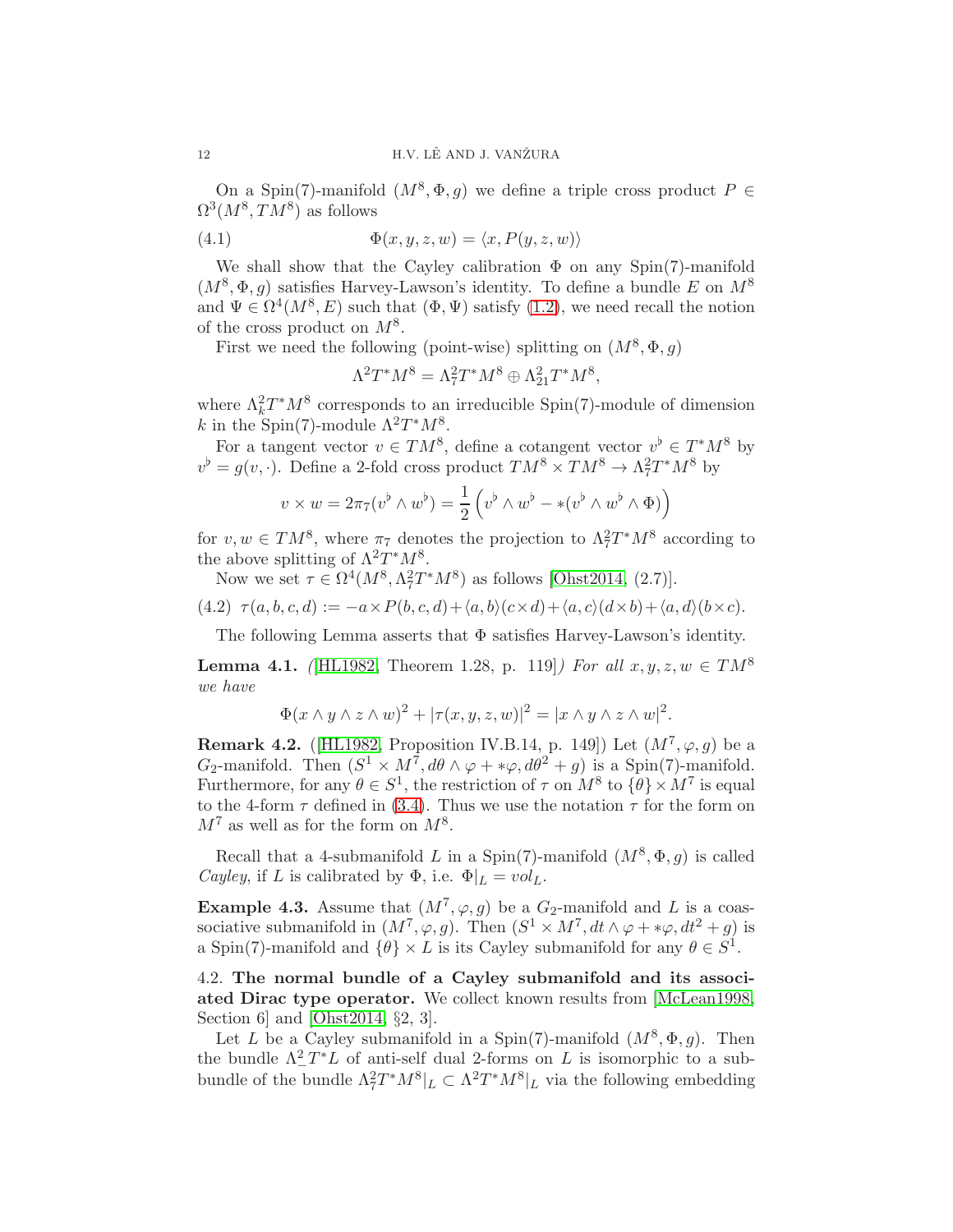([\[McLean1998,](#page-13-4) Section 6], see also [\[Ohst2014,](#page-13-18) Section 2])

(4.3) 
$$
\Lambda_-^2 T^* L \to \Lambda_7^2 T^* M^8 |_{L}, \ \alpha \mapsto 2\pi_7(\alpha) = \frac{1}{2} (\alpha - *(\alpha \wedge \Phi)),
$$

where we extend  $\alpha \in \Lambda^2_T^*L$  to  $\Lambda^2 T^*M^8|_L$  by  $v|\alpha = 0$  for all  $v \in NL$ , and  $\pi_7$  is defined above. Let  $E_L$  denote the orthogonal complement of  $\Lambda^2_-T^*L$ in  $\Lambda^2_7T^*M^8|_L$ , i.e.

$$
\Lambda^2_7T^*M^8|_L\cong \Lambda^2_-T^*L\oplus E_L.
$$

Note that  $E_L$  has rank 4. Furthermore the cross product restricts to  $TL \times$  $NL \to E_L$ . Now we define a Dirac type operator  $D : \Gamma(NL) \to \Gamma(E_L)$  as follows (cf. Subsection 3.2)

$$
D(s) := \sum_{i=1}^{4} e_i \times \nabla_{e_i}^{\perp} s,
$$

where  $e_i$  denote a positive orthonormal basis of  $T_xL$  and  $\nabla^{\perp}$  is the induced connection on the normal bundle.

<span id="page-12-0"></span>4.3. Second variation of the volume of a Cayley submanifold. To derive the second variation formula we use the following Lemma, which is an analogue of Lemma [3.8.](#page-7-4)

<span id="page-12-3"></span>**Lemma 4.4.** ([\[Ohst2014,](#page-13-18) Theorem 3.1]) Let  $\xi(x)$  denote the unit decomposable 4-vector associated with the tangent space  $T_xL$ . Then

(4.4) 
$$
\nabla_{\partial t}(\tau((\exp TV)_*\xi(x)))_{|t=0} = D(V)(x) \in E_L(x).
$$

<span id="page-12-2"></span>**Theorem 4.5.** (McLean1998, Theorem 6.4, p. 743)) Let L be a compact Cayley submanifold in a Spin(7)-manifold  $(M^8, \Phi, g)$ . For any normal vector field V on L with compact support, the second variation of the volume of L with the variation field  $V$  is given by

(4.5) 
$$
\frac{d^2}{dt^2}|_{t=0} vol(L_t) = \int_L \langle D(V), D(V) \rangle dvol_x.
$$

Proof. Theorem [4.5](#page-12-2) is a consequence of Theorem [1.3](#page-2-2) and Lemmas [4.1,](#page-11-1) [4.4.](#page-12-3)  $\Box$ 

<span id="page-12-1"></span>Remark 4.6. We would like to explain where McLean made mistakes leading to his Theorems [\[McLean1998,](#page-13-4) Theorem 5.3] and [\[McLean1998,](#page-13-4) Theorem 6.4] concerning the second variation formulas for associative and Cayley submanifolds. His general formula [\[McLean1998,](#page-13-4) Theorem 2.4, p. 711] for second variation of calibrated submanifolds seems to be correct, at least we do not find any mistake in McLean's application of that formula to the special Lagrangian and coassociative submanifolds. His computation before the end of the proof of Theorem 5.3 in [\[McLean1998,](#page-13-4) p. 737] also agrees with our formula, but McLean suddenly added a coefficient 2 to his formula in [\[McLean1998,](#page-13-4) Theorem 5.3], referring to [\[McLean1998,](#page-13-4) Theorem 2.4], which has been misprinted there as Theorem 1.4. The same mistake has been repeated in McLean's proof of [\[McLean1998,](#page-13-4) Theorem 6.4] in